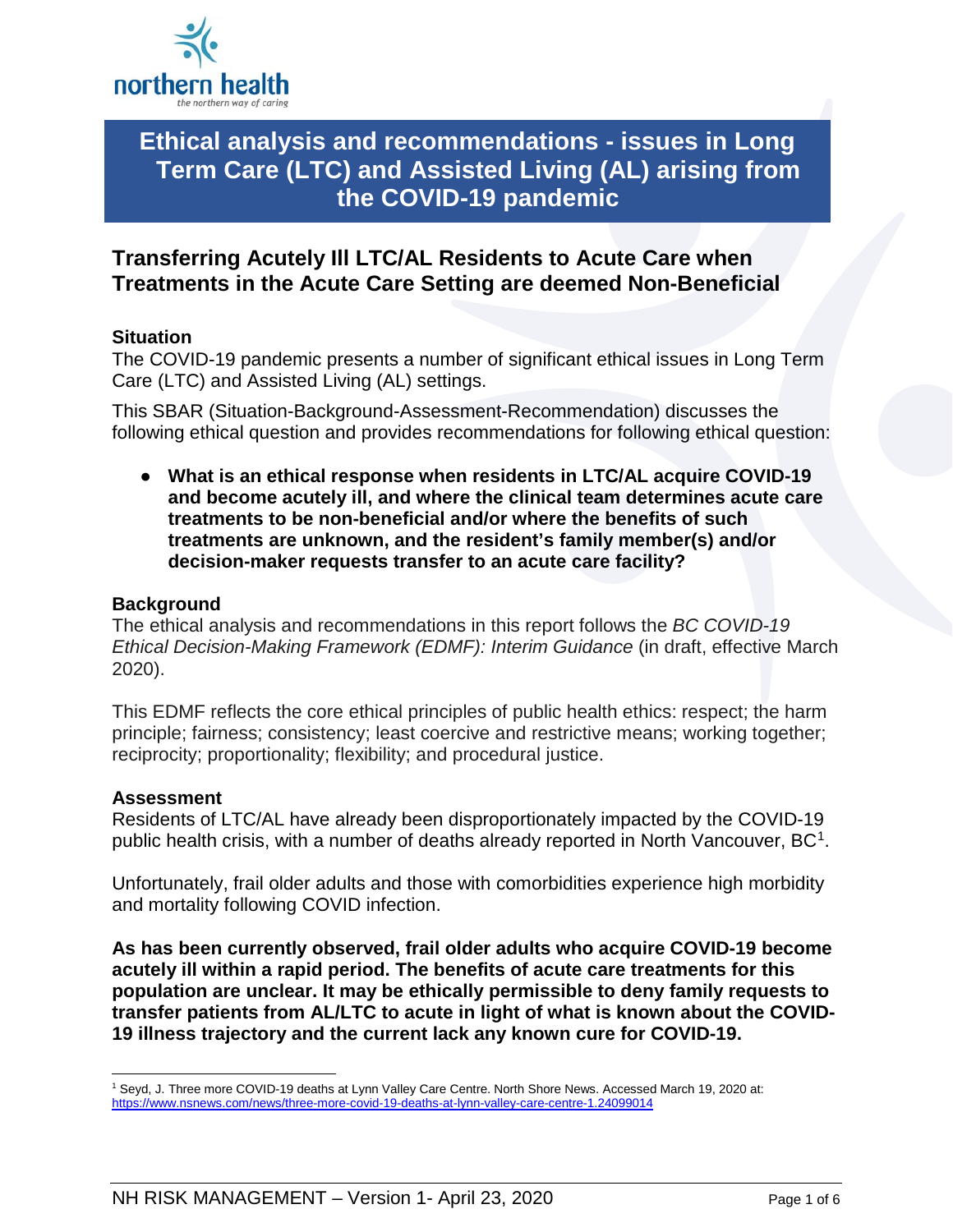## *Key Facts*

- COVID-19 is currently understood to be a highly infectious and easily transmittable virus.
- Infection control measures of droplet and contact precautions should be strictly maintained when interacting with and caring for all patients who are known or suspected to be COVID-19 positive to reduce the risk of transmission.
- Any transfer (AL/LTC to acute or acute to AL/LTC) increases the likelihood of a breach in infection control measures (exposure to more healthcare providers (HCPs) and support personnel, exposure to more environments including transport vehicles and clinical environments).
- In the course of normal clinical care, clinicians offer treatment options that are indicated based on a person's specific medical condition and comorbidities, and do not customarily offer treatments that will not provide clinical benefit, and/or may cause significant harm.
- HCPs may recommend not to transfer acutely ill residents of LTC/AL to an acute care setting if such a transfer is uncertain to provide clinical benefit to the resident.
- Clinicians recommend LTC/AL resident transfers according to clinical need and benefit (including MOST status), not according to resident or family request to transfer.
- Some supportive treatments may be available onsite at LTC/AL facilities, reducing the need for transfer to acute care. Symptom management treatments to improve comfort and palliate symptoms may also become increasingly available onsite at LTC/AL facilities, with palliative care outreach teams offering onsite and telephone-based support to local HCPs.

## *Values grounding this decision*

- Harm Principle:
	- o The Province and Ministry of Health is justified in intervening and possibly impinging on the rights and preferences of individuals to protect the larger community from harm.
	- $\circ$  In this context, transfers from one location to another carry the risk of a breach in quarantine infection control measures, potentially increasing the risk of viral spread to environments and health care providers.
- Working together:
	- $\circ$  Cooperation between AL/LTC and acute care is important to set standards and limits on what care should and can be provided, depending on available resources and levels of perceived risk.
- Proportionality:
	- $\circ$  Highly restrictive measures may be justified to reduce the risk of severe harms.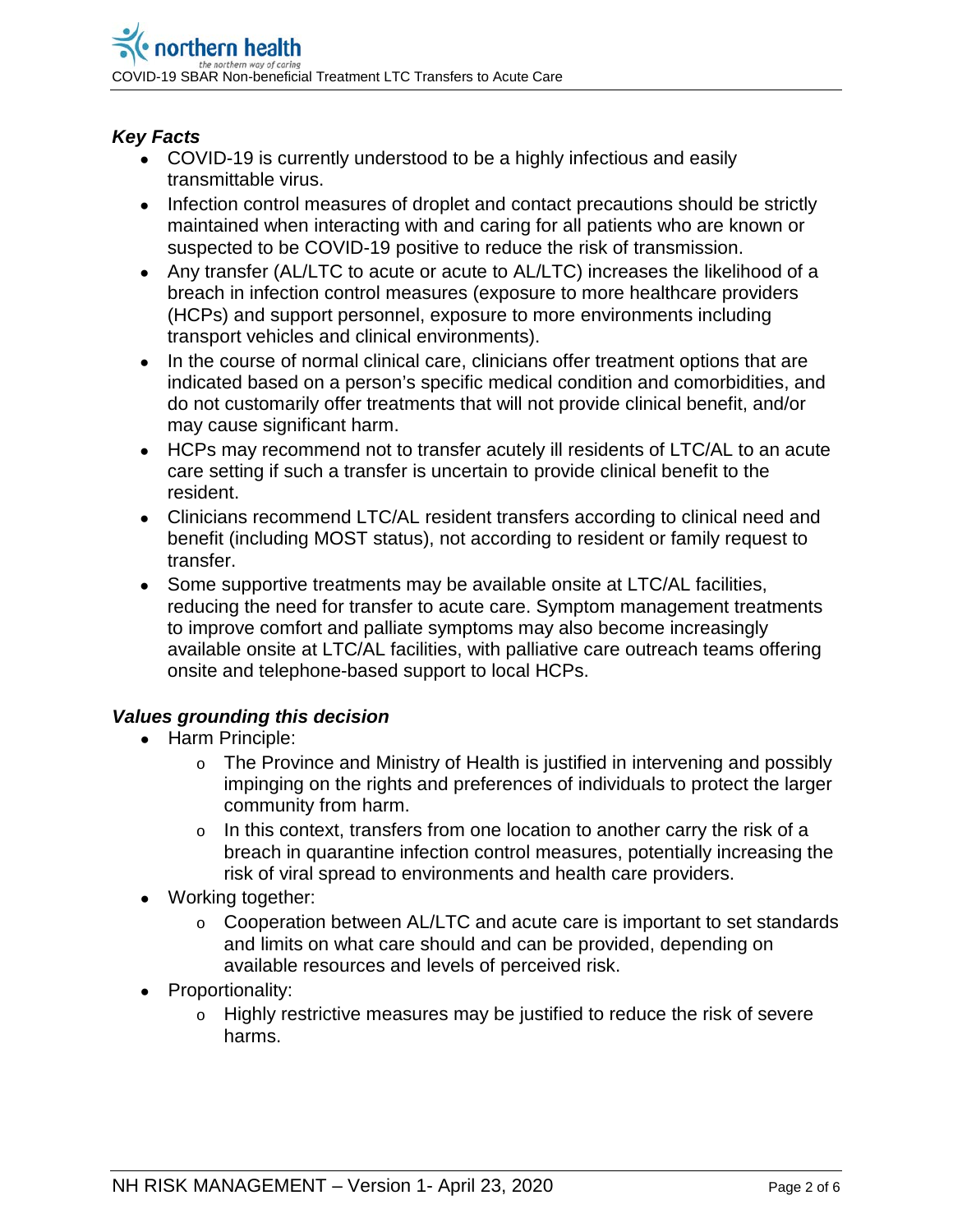- o Eliminating transfers of LTC/AL residents to acute care settings for clinically non-beneficial treatment is justifiable to preserve scarce acute care resources for patients who are likely to derive the most benefit.
- o While reducing or eliminating transfers from LTC/AL to acute care for treatments of unknown or uncertain benefit from LTC/AL is especially restrictive, it is proportionate and commensurate with the current level of concern associated with COVID-19.
- Fairness:
	- $\circ$  Everyone matters equally but not everyone may be treated the same. Persons ought to have equal access to health care resources (*equality*), however:
		- Those who most need and can derive the greatest benefit from resources ought to be offered resources preferentially (*equity*), and
		- Resources ought to be distributed such that the maximum benefits to the greatest number will be achieved (*utility*, and *efficiency*) and
		- Resource allocation decisions must be made with *consistency* in application across populations and among individuals regardless of ethically irrelevant factors (e.g. race, age, disability, ethnicity, ability to pay, socioeconomic status, preexisting health conditions, social worth, perceived obstacles to treatment, past use of resources).
	- o **Restrictions on the transfer of patients from LTC/AL to acute care allow access to those who most need and can derive the greatest benefit from acute care treatment.**
	- o Restrictions on transfers to acute care creates utility in that the maximum number of people who will be able to receive acute care services.
	- o Restrictions on transfers to acute care across the province creates a consistent practice.
- **Procedural justice:** 
	- o Reflects the best available evidence and ensures assumptions made are well-grounded and defensible
	- $\circ$  Requires consistent and transparent communication to affected health authorities, healthcare providers, LTC/AL residents, families and the public.
- Reciprocity:
	- o Those not transferring from LTC/AL settings to acute care may face an increased/disproportionate burden during the COVID-19 pandemic, but these burdens can be minimized through supportive measures offered in the LTC/AL settings.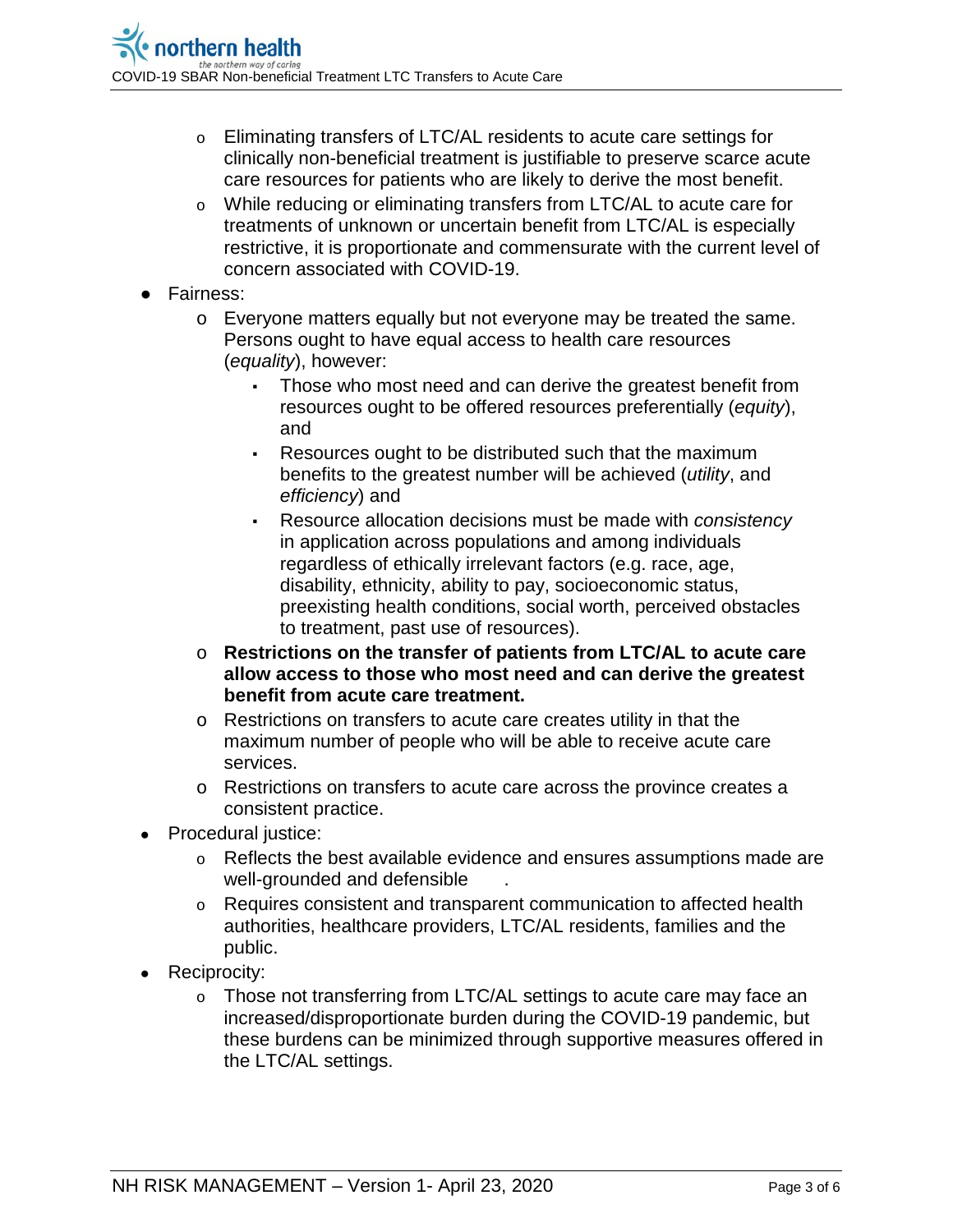o If HCPs are being asked by those in leadership to suspend transfer from LTC/AL to acute, they must be supported and protected by clear policies that outline these restrictions.

## *Values that may be in tension with this decision*

- Respect
	- o When possible, individual liberties and preferences should be respected.
	- o However, in pandemic settings individual rights, including rights to perceived escalation of care delivery to the acute care setting, do not supersede public health safety concerns.
- Least coercive and restrictive means
	- $\circ$  All efforts should be made to implement measures that are the least restrictive and coercive as possible.
	- $\circ$  In the context of this pandemic, the elevated public health risk, particularly around scarce resource allocation, justifies intrusive measures that restrict transfers from LTC/AL sites to the acute care setting.
- **Flexibility** 
	- o **Any plan must be iterative and adapted to new knowledge or resources that arise.**
	- o As the pandemic progresses, limited bed capacity in acute care settings may preclude transfers from LTC/AL settings.

## **Discussion**

Current guidance from the BCCDC and MOH instructs the following on LTC/AL residents transferring to the acute care setting:

*Residents with suspected or confirmed COVID-19 who require urgent medical attention and transfer to an acute care facility should wear a mask, if tolerated. Call an MHO or designate to review and discuss.* 

*In addition to Routine Practices, HCWs involved in transporting the resident should wear a surgical/procedure mask, eye protection, gown and gloves as per the above recommendations. Notify the BC Ambulance dispatch and receiving institution about a suspect/confirmed COVID-19 patient ahead of transport[.2](#page-3-0)*

Care must be taken to maintain strict infection control procedures during transfer to reduce the risk of spread, and appropriate PPE should be available for the transfer. Given the expected shortages of PPE, this alone may become a barrier to acute transfers.

<span id="page-3-0"></span><sup>&</sup>lt;sup>2</sup> Coronavirus COVID-19, BC Centre for Disease Control, BC Ministry of Health[, http://www.bccdc.ca/Health-Info-](http://www.bccdc.ca/Health-Info-Site/Documents/COVID19_LongTermCareAssistedLiving.pdf)[Site/Documents/COVID19\\_LongTermCareAssistedLiving.pdf,](http://www.bccdc.ca/Health-Info-Site/Documents/COVID19_LongTermCareAssistedLiving.pdf) accessed March 19, 2020.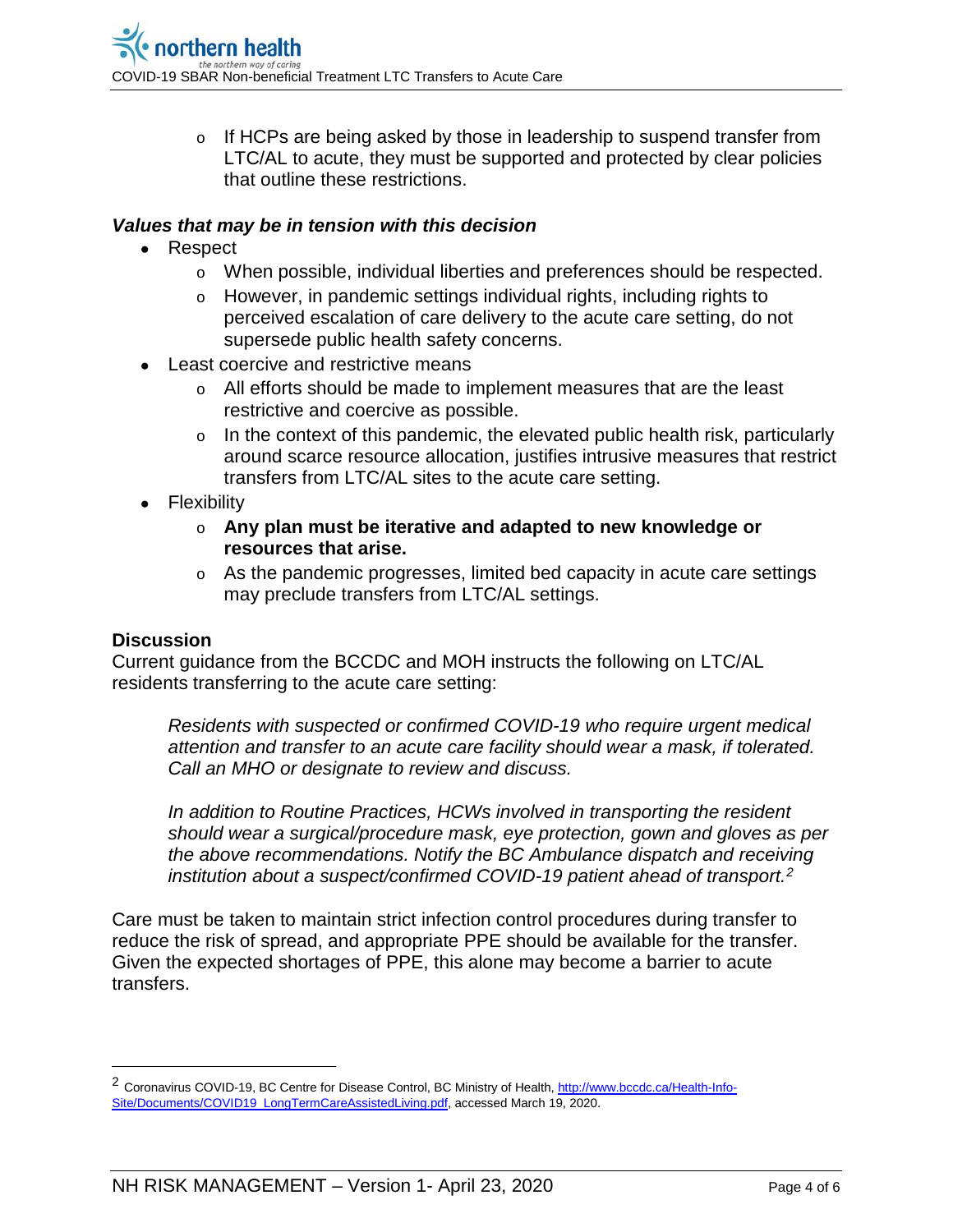As our experience with COVID-19 accumulates, HCPs are anecdotally referencing the non-beneficial nature of transfer to acute care for the overwhelming majority of LTC/AL residents. Frail elderly patients at LTC have been noted to decline so quickly (over 24- 48hrs or less), that acute care transfer is not even possible to undertake at times. As such, it is ethically-permissible not to transfer a LTC/AL resident to an acute care setting when the clinical team determines that treatments offered in acute care will not be clinically beneficial.

**Furthermore, non-beneficial acute care transfers can also cause harm to residents**. The process of transport itself can be uncomfortable, confusing and even painful for frail elderly. Escalation of care often involves invasive measures that may be difficult to tolerate. Lastly, moving an acute deteriorating or dying individual to acute care may result in a more painful and distressing end-of-life experience for the resident, the family, and HCPs.

As COVID-19 infections spread across the community, the availability of bed capacity in acute care facilities is expected to decrease, giving further justification to avoid nonbeneficial transfer from LTC/AL to acute care.

Despite medical advice to the contrary, LTC/AL residents or their family members may request transfer to the acute care setting. It is ethically-permissible to refuse nonbeneficial transfers based on the potential harms to the community and individual residents.

**Efforts should be made to enable LTC/AL sites to offer some treatments typically only available in the acute care setting**. These treatments include respiratory support (e.g. high flow oxygen, BIPAP), parenteral hydration, and IV antibiotics. This will enable some residents who can benefit from an escalation in care to remain on site, rather than requiring acute care transfer. Allowing these residents to receive care onsite at LTC has multiple benefits including reducing the chance of an infection control breach during transfer, alleviating bed pressures for acute care, and demonstrating to residents, families and communities that the health care system continues to provide high-quality care for residents of LTC/AL.

**It is acknowledged that the decision to not allow LTC/AL transfers to acute settings for non-beneficial or uncertain treatments is restrictive.** The decision should be communicated widely and reassessed periodically to determine whether this direction continues to be ethically-permissible.

## **Recommendations**

1. Seek regional and/or provincial direction to uphold the values of *consistency* and *working together,* instructing health authorities, healthcare providers, and the public that residents in LTC/AL will not be transferred to the acute care setting for clinically non-beneficial care or end of life palliation.